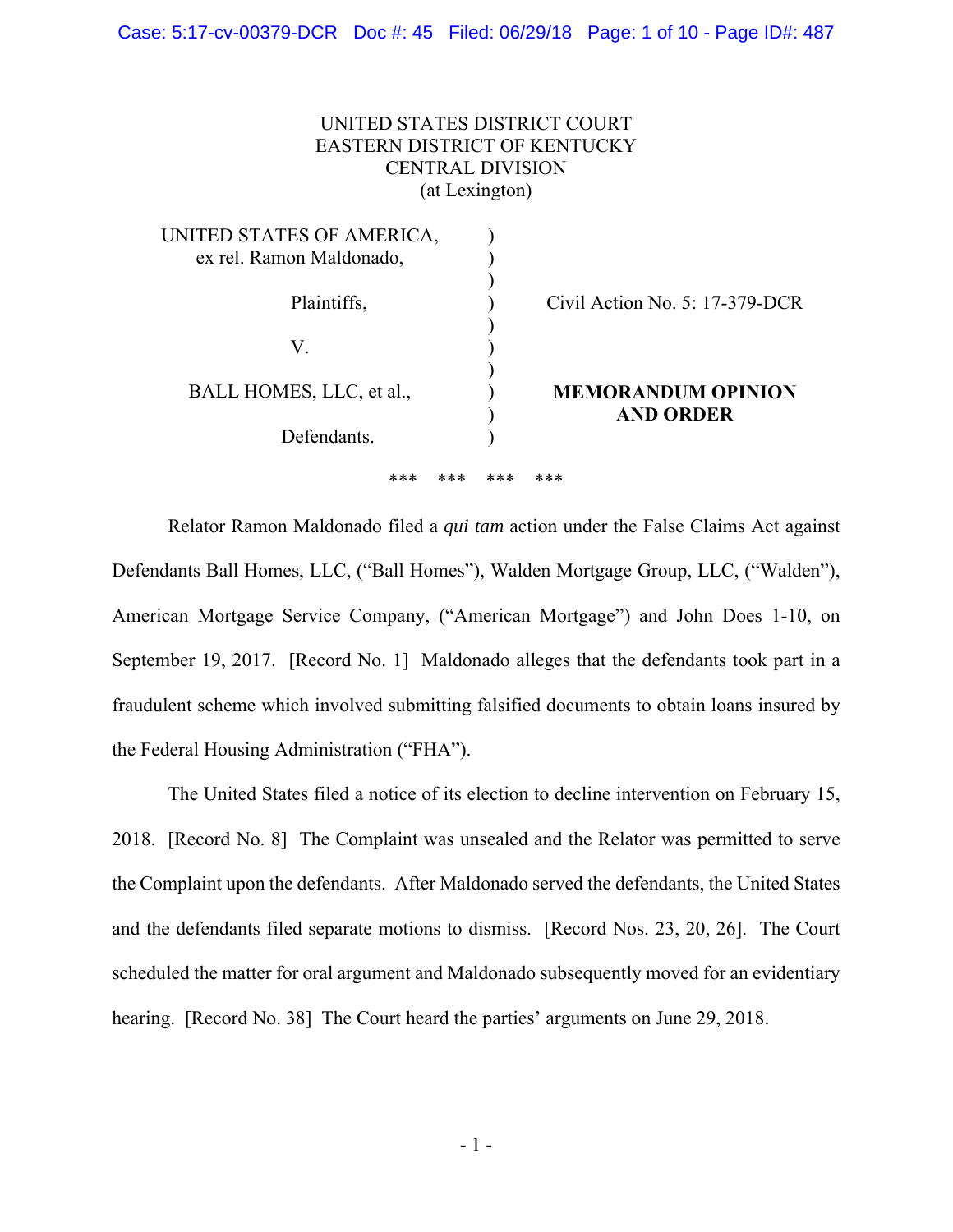For the reasons that follow, Maldonado's motion for an evidentiary hearing will be denied, the United States' motion to dismiss will be granted, and the defendants' motions to dismiss will be denied, as moot.

## **I.**

 The United States Department of Housing and Urban Development ("HUD") administers a home-loan program through the FHA. Under this program, the FHA insures mortgage loans made by private lenders that have been approved by the  $FHA$ <sup>1</sup> [Record No. 1, ¶ 10] If a homeowner defaults on his FHA-insured loan and the lender forecloses, HUD pays the lender the balance of the loan and assumes ownership and possession of the property. *Id.* at  $\P$  11. The program requires the lender to make a determination that the property and borrower are eligible for mortgage insurance according to HUD's requirements. *Id.* ¶ 18.

 HUD Form 92541, "Builder's Certification of Plans, Specifications, & Site" is at issue in this case. It includes various questions pertaining to whether the property in question meets minimum standards required for FHA insurability. *See* 24 C.F.R. § 200.926. This form is submitted to the lender, as well as an appraiser, and must be completed before a borrower may be approved for an FHA loan. [Record No. 1, ¶ 22]

 Maldonado alleges that he purchased a new-construction home from Defendant Ball Homes in March 2013. The home is located at 4736 Foxglove Point in Lexington, Kentucky, and is part of the "Chilesburg development." [Record No. 1, ¶ 44] The contract between

<sup>&</sup>lt;sup>1</sup> FHA-approved lenders are mortgagees who have been granted "Direct Endorsement" status to obtain mortgage insurance endorsements from HUD without HUD's prior review or approval. *Id.* at ¶ 14. FHA-approved lenders with Direct Endorsement authority may also sponsor "Third-Party Originators," which are permitted to originate mortgages on behalf of the FHA-approved lender. *Id.* at ¶ 16.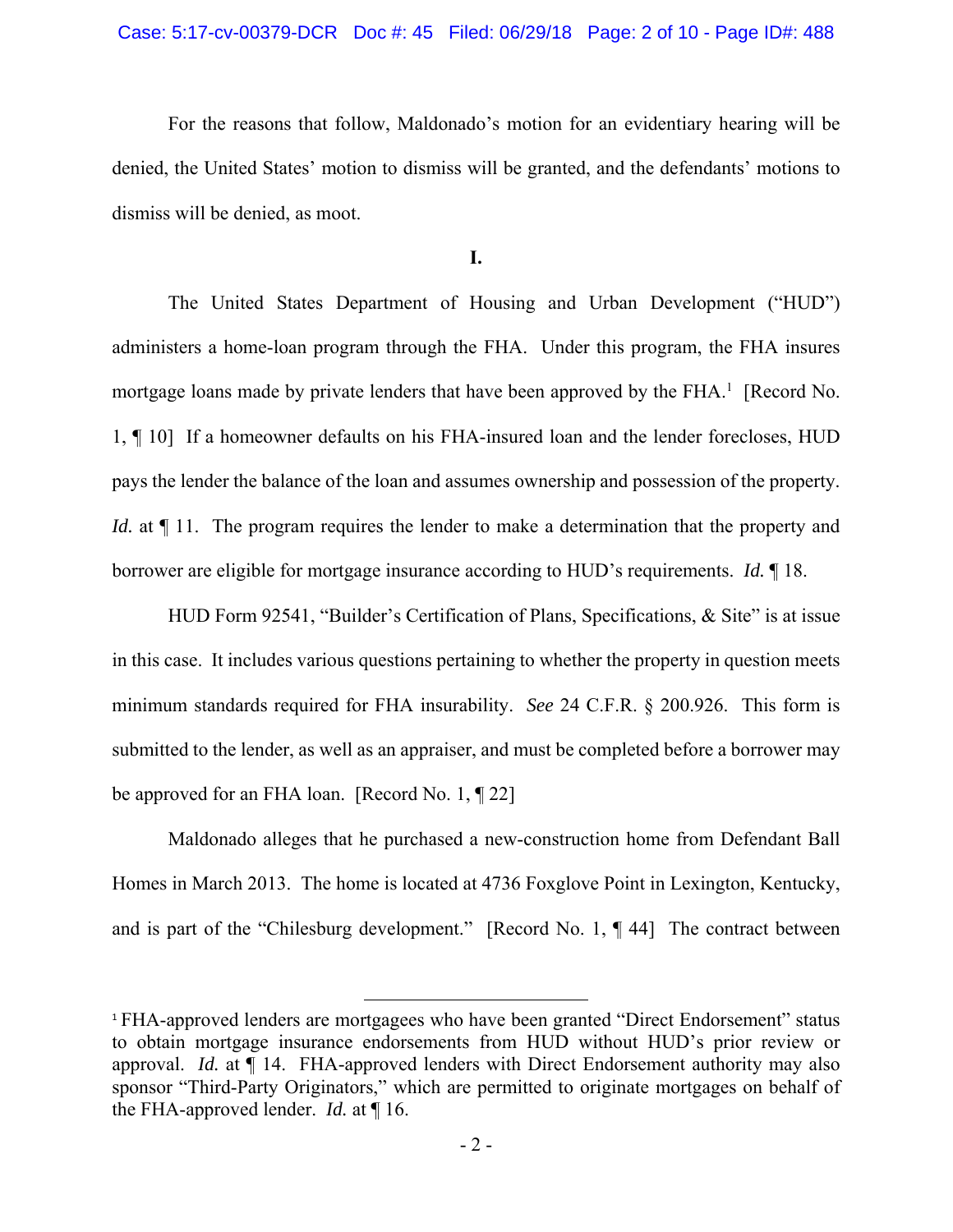Maldonado and Ball Homes made the purchase contingent upon Maldonado obtaining an FHA-insured loan. *Id.* at  $\P$  47. Maldonado alleges that Ball Homes' closing agent, Kay Conley, completed HUD Form 92541 (the "Form"), and certified that that the home met the requirements of "24 C.F.R. 200.936(d)." *Id.* at ¶ 51.

 Maldonado contends that portions of the certification were false, including part 1(f), which certified that the home site "did not have any earth fill." *Id.* at  $\P$  52. Maldonado also claims that Conley falsely certified that she had personally reviewed the "plans, specifications, and site information," when, in fact, she lacked the personal information necessary to complete the Form. *Id.* at ¶ 54.

 Maldonado alleges that Ball Homes submitted the falsified Form to Walden, a thirdparty originator for FHA loans, knowing that Walden would submit the Form to a loan underwriter to secure an FHA loan. *Id.* at ¶ 57-58. Indeed, American Mortgage underwrote the loan and, according to Maldonado, collected underwriting fees, as well as principal and interest payments.<sup>2</sup> *Id.* at ¶ 60. He further contends that Walden collected a closing fee in excess of \$4,000.00, with knowledge of the falsified Form. Maldonado claims that, "on information and belief," Walden had knowledge of falsified HUD 92541 forms for other homes in the Chilesburg development. *Id.* at ¶ 63.

 Maldonado contends that numerous people acted in reliance on the allegedly falsified Form. First, he claims that *he* was forced to rely on the false builder's certification to be able purchase the home. *Id.* at ¶ 63. He further contends that the FHA appraiser relied on the Form

 $2$  Maldonado has named other defendants, in addition to American Mortgage, that he claims are "principals for Walden Mortgage." He claims that these defendants are "unknown to the Relator as of yet" and he has named them John Does numbers 1 through 10. [Record No. 1, ¶ 30]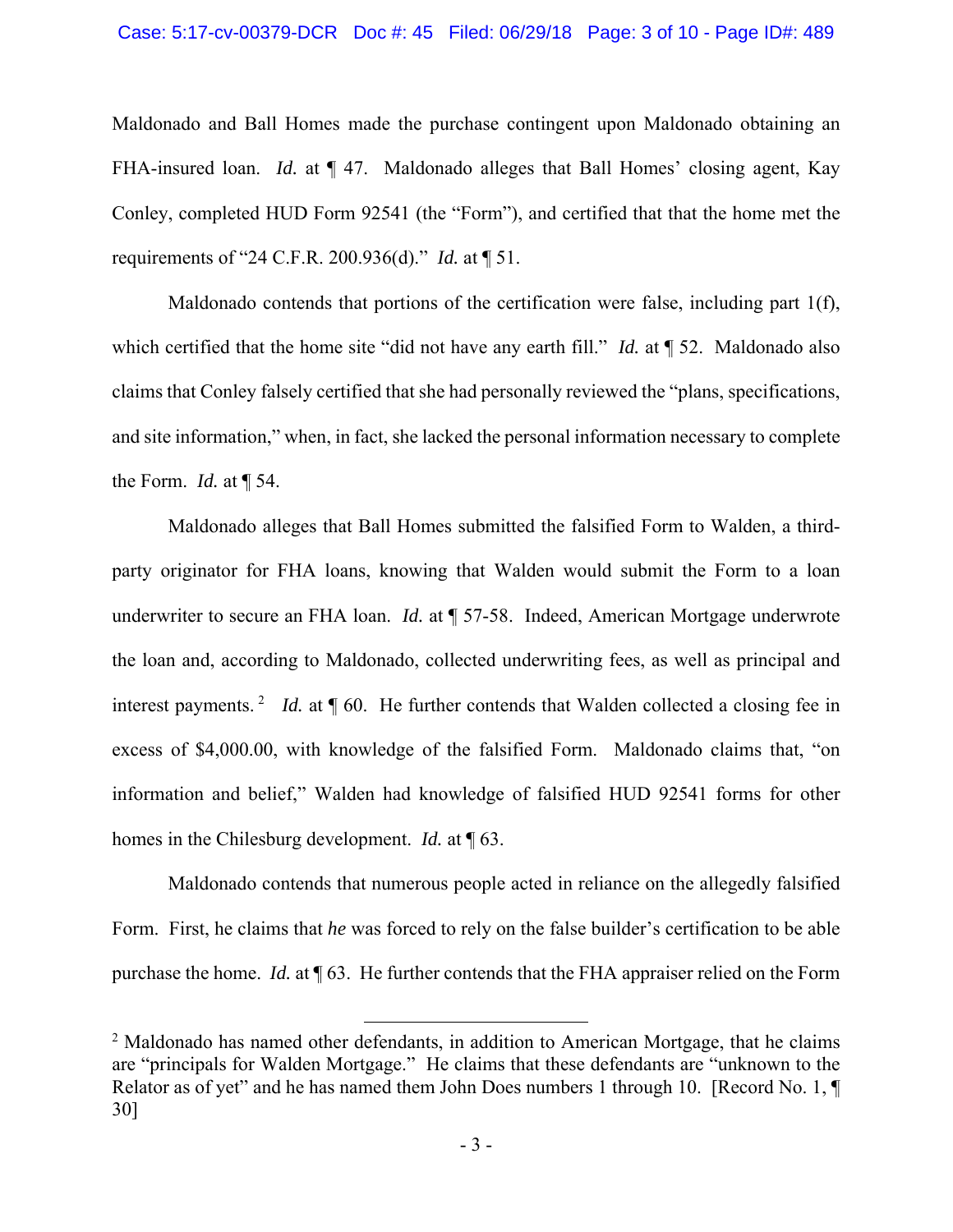#### Case: 5:17-cv-00379-DCR Doc #: 45 Filed: 06/29/18 Page: 4 of 10 - Page ID#: 490

to complete the required appraisal of the home. *Id.* at ¶ 65. Finally, he alleges that the FHA relied on the falsified Form, submitted by Walden, on behalf of American Mortgage, when it approved the home for FHA mortgage insurance. *Id.* at ¶ 66.

 Maldonado claims that his home is defective for a variety of reasons, including "settling soils, water problems, and other construction related issues." *Id.* at ¶ 67. He alleges that, "based on information and belief," Ball Homes and Walden have utilized "this same scheme" to obtain FHA-insured loans throughout Lexington, Kentucky, and perhaps in other states. *Id.* at ¶ 68. He contends that the FHA has paid approximately \$11,715,000.00 based on 132 home foreclosures for new construction homes built by Ball Homes and believed to be financed through Walden Mortgage. *Id.* at ¶ 69.

 Maldonado alleges that Ball Homes and Walden violated the False Claims Act ("FCA"), 31 U.S.C. § 3729 *et seq.*, by knowingly submitting falsified 92541 forms for FHA insurance.3 He further claims that American Mortgage and John Does 1 through 10 violated the FCA by failing to properly monitor Walden, "as required by the HUD Single Family Handbook." *Id.* at  $\P$  107, 109. Maldonado voluntarily dismisses Count 5 ("Violation 18 U.S.C. §§ 1001, 1010, 1012; 31 U.S.C. §§ 3729, 3802 as provided on HUD Form 92541") and Count 6 ("Violation of Executive Order 11988 and HUD Environmental Regulations (24 C.F.R. Part 51)") of the Complaint.

<sup>&</sup>lt;sup>3</sup> Maldonado sued Ball Homes in Fayette Circuit Court in 2014, alleging fraud arising out of the construction of his home. That case is currently pending for consideration of Maldonado's motion for leave to file a Third Amended Complaint.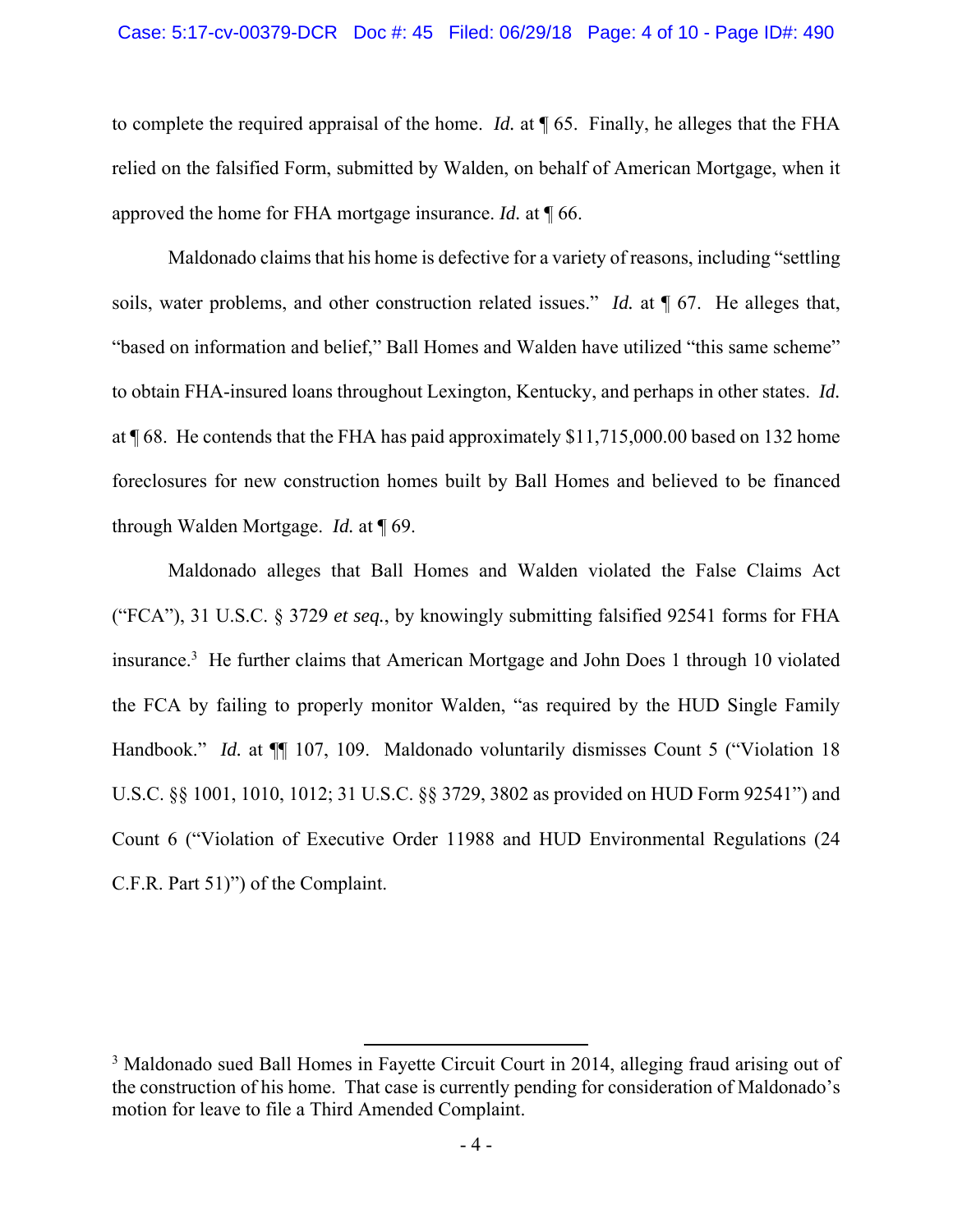#### **II.**

 The False Claims Act forbids presenting false or fraudulent claims, or using false statements that are material to false or fraudulent claims, that are submitted to the federal government for payment. 31 U.S.C.  $\S 3729(a)(1)(A)$ , (B). The FCA permits a person to bring a civil action for a violation of  $\S$  3729(a)(1) for the person and for the United States government. 31 U.S.C.  $\S 3730(b)(1)$ . If the government declines to intervene in the action (as it did in this case), the person bringing the action has the right to conduct it. *Id.* § 3730(b)(4). However, the government still has the authority to make certain decisions, which include dismissing the case over the relator's objection. *Id.*  $\S 3730(c)(2)(A)$ .

 The courts have developed two differing standards for evaluating government requests to dismiss *qui tam* actions. *Compare United States ex rel. Sequoia Orange Co. v. Baird-Neece Packing Corp.*, 151 F.3d 1139, 1145 (9th Cir. 1998) (holding that the government must identify a valid government purpose that is rationally related to dismissal) *with Swift v. United States*, 318 F.3d 250, 252 (D.C. Cir. 2003) (holding that the government has an "unfettered right" to dismiss a *qui tam* action); *Hoyte v. Am. Nat'l Red Cross*, 518 F.3d 61, 64-65 (D.C. Cir. 2008) (government has "virtually unfettered discretion" to dismiss). Neither the United States Supreme Court nor the Sixth Circuit has stated its position on this issue, but this Court previously agreed with the D.C. Circuit that the government has virtually unfettered discretion to dismiss a *qui tam* action. *United States ex rel. Levine v. Avnet, Inc.*, No. 2: 14-CV-17-WOB, 2015 WL 1499519, \*4 (E.D. Ky. Apr. 1, 2015).

 The standard another judge of this Court previously adopted is in keeping with the plain language of 31 U.S.C. § 3730(c)(2)(A), which provides that: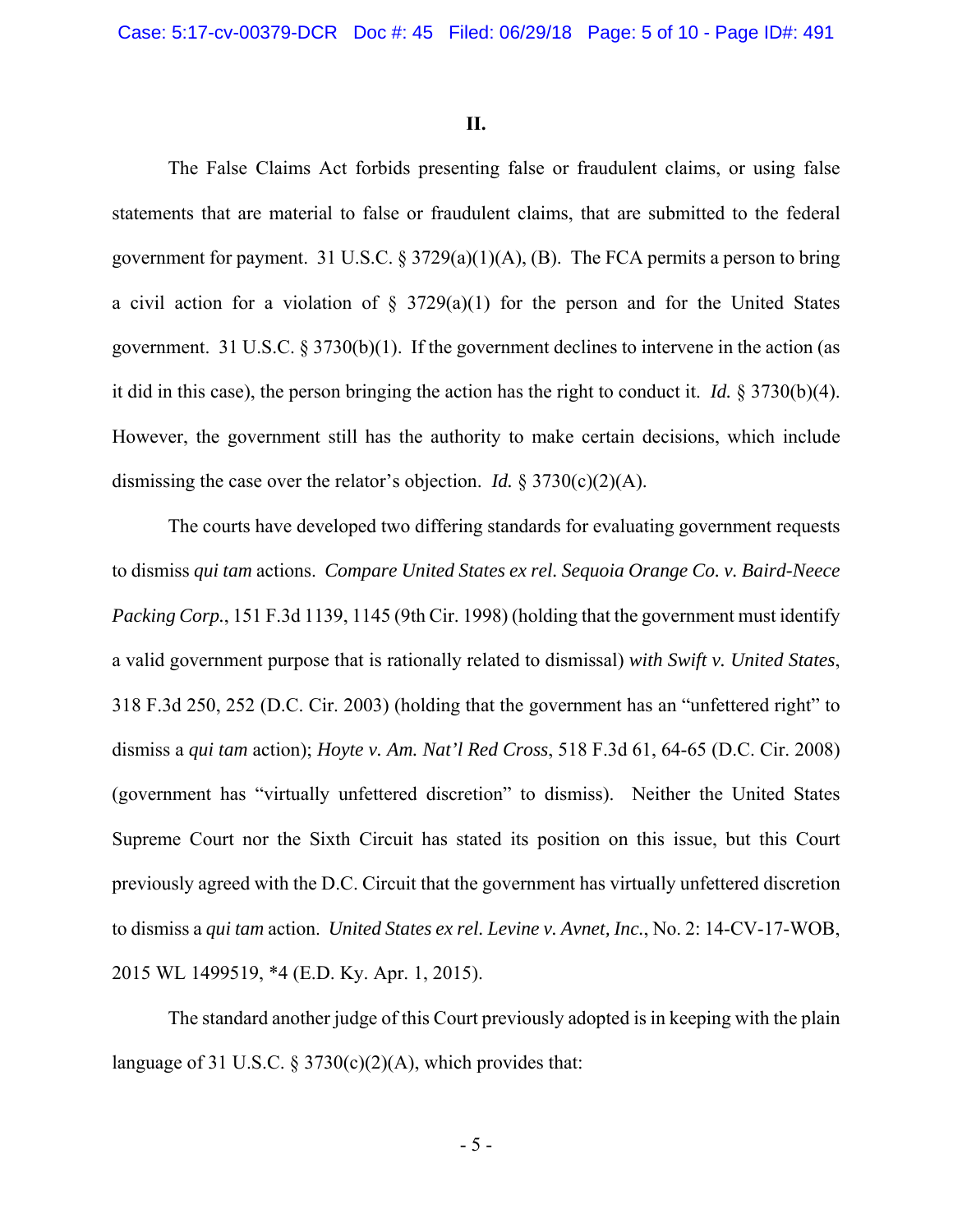[t]he Government may dismiss the action notwithstanding the objections of the person initiating the action if the person has been notified by the Government of the filing of the motion and the court has provided the person with an opportunity for a hearing on the motion.

*See also Heckler v. Chaney*, 470 U.S. 821, 831-33 (1985) (Executive exercises control of whether to pursue litigation for the United States).

 Maldonado urges the Court to deviate from the previous unpublished decision in *Levine*  and apply the more stringent test announced in *Sequoia Orange.*<sup>4</sup> While the *Sequoia Orange*  Court construed the hearing requirement as authorizing judicial review of the government's motion to dismiss, 151 F.3d at 1145, the *Swift* Court had the better view that the hearing simply gives the relator "a formal opportunity to convince the government not to end the case." *Swift*, 318 F.3d at 253. As explained in *Levine*, the plain language of the statute says nothing about the government being required to make any sort of showing in support of its motion to dismiss. 2015 WL 1499519, at \*4.

 But even if the Court applied the more searching standard announced in *Sequoia*, the government has established that its motion to dismiss should be granted. Despite its decision to decline intervention, the United States remains the real party in interest. *See Searcy v. Philips Elecs. N.A. Corp.*, 117 F.3d 154, 156 (5th Cir. 1997). Although Maldonado insists that the United States would not be required to invest any of its resources, the government has an obvious interest in monitoring an action brought in its name. *See id.* at 159 (government is encouraged to "monitor relators' actions and step in when a relator is not acting in the best interest of the public").

<sup>&</sup>lt;sup>4</sup> This Court previously concluded that intervention is not required for the government to dismiss pursuant to § 3730(c)(2)(A). *Levine*, 2015 WL 1499519, at \*3-4. Maldonado does not appear to argue otherwise.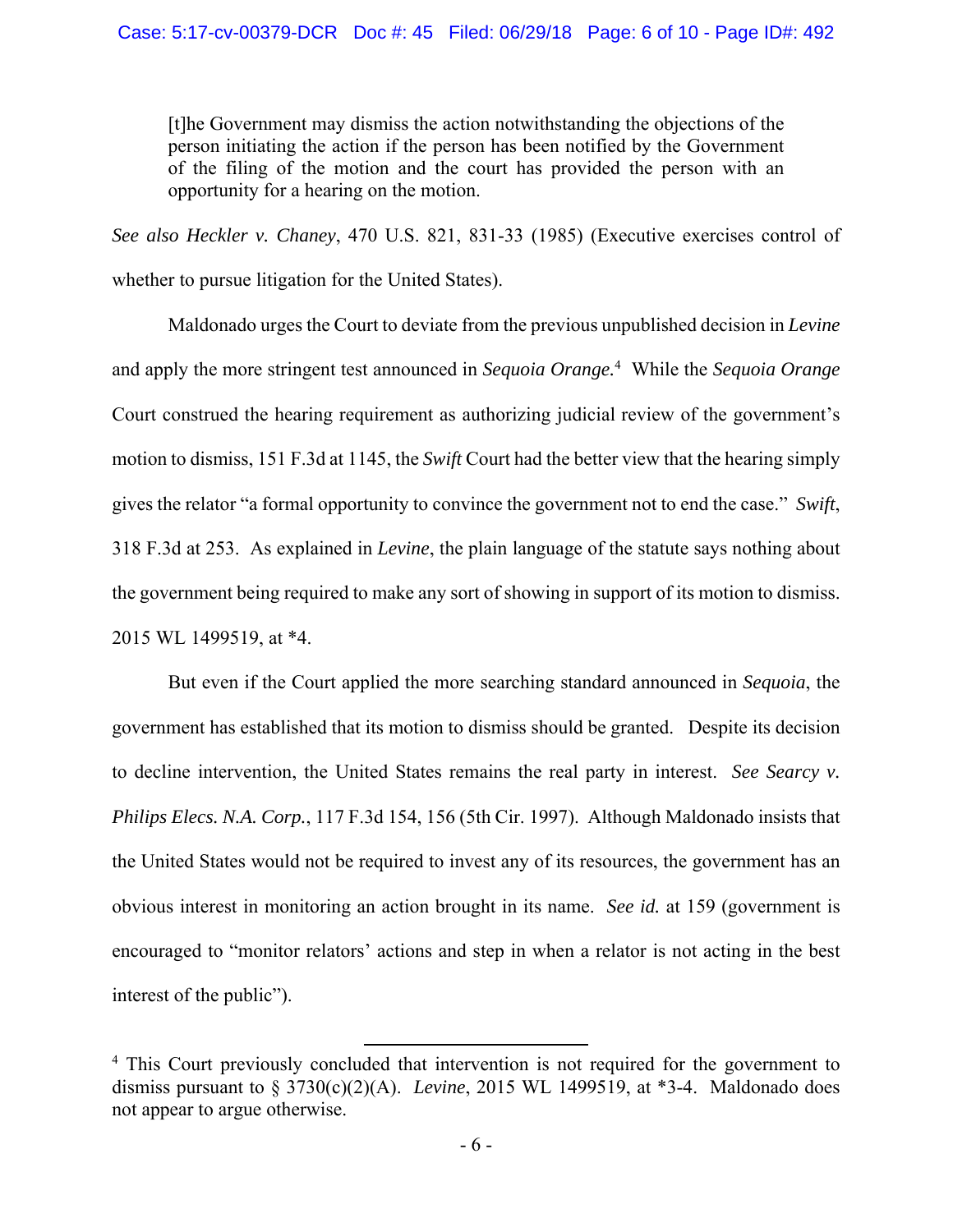### Case: 5:17-cv-00379-DCR Doc #: 45 Filed: 06/29/18 Page: 7 of 10 - Page ID#: 493

 As the United States pointed out during oral argument, government participation necessarily is required to prove violations of the FCA. Aside from participating in discovery, the United States would be required to monitor pleadings and participate in any mediation or settlement negotiations. It is clearly unreasonable to suggest that the government should sit by idly while Maldonado prosecutes an action in the United States' interest.

 The Court is also mindful that the government has a valid interest in reining in weak *qui tam* actions. The United States reports that it has performed an independent investigation and also has reviewed discovery material from Maldonado's state court action against Ball Homes. The attorney for Ball Homes also describes the government's extensive investigation that took place over a significant period of time. [Record No. 41, pp. 4-5] After evaluating Maldonado's claims, the government concludes that he "overstates the significance of the alleged false statements and fails to tie the false statements to false claims made to the United States." [Record No. 23-1, p. 13]

 The Complaint suggests that the FHA would not have insured loans for homes constructed on sites with earth fill. However, HUD Form 92541 permits homebuilders to use earth fill; it simply requires them to supply additional information before a lender makes a determination on FHA insurance. Accordingly, as the United States notes, Maldonado has failed to make a strong connection between the allegedly false statements and FHA's willingness to insure the loans.

 Further, the Sixth Circuit has determined that particularized allegations of a false claim submitted for payment to the federal government—as opposed to a mere false scheme—are required to advance beyond the pleading stage. *United States ex rel. Bledsoe v. Community Health Sys., Inc.*, 501 F.3d 493, 504 (6th Cir. 2007) (*Bledsoe II*) (citing *Yuhasz v. Brush* 

- 7 -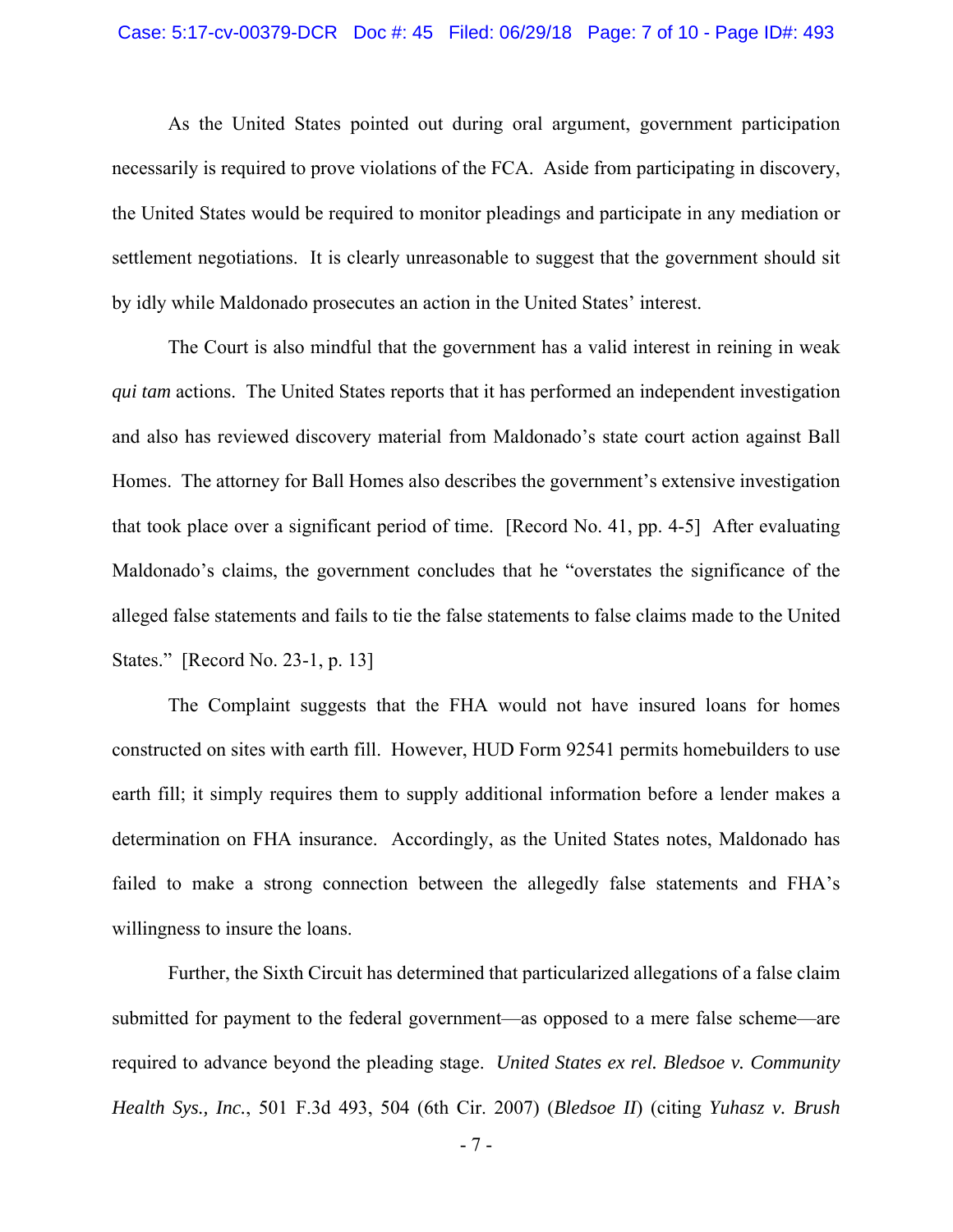*Wellman, Inc.*, 341 F.3d 559, 562-63 (6th Cir. 2003)). Maldonado does not claim that he defaulted on his FHA loan, requiring the federal government make a payment based on the defendants' submission of a false claim or statement. In fact, he has not identified with specificity a single false claim for payment. Maldonado "believe<sup>[s]</sup> that the FHA has paid nearly 12 million dollars based on the defendants' alleged conduct. [Record No. 1, §§ 68-69] However, allegations of fraud based on "information and belief," must "set forth a factual basis for such belief." *Sanderson v. HCA-The Healthcare Co.*, 447 F.3d 873, 878 (6th Cir. 2006). Maldonado has provided no such basis here.

 Finally, the Court concludes that Maldonado is not entitled to an evidentiary hearing. Although § 3730(c)(2)(A) entitles him to "a hearing" on the government's motion to dismiss, if he requests one, there is no requirement that he be permitted to introduce evidence. This Court has concluded that the government has virtually unfettered discretion to dismiss a False Claims Act case, save exceptional circumstances, such as a showing of fraud on the Court. *United States ex rel. Levine v. Avnet, Inc.*, No. 2: 14-CV-17, 2015 WL 1499519 (E.D. Ky. Apr. 1, 2015) (citing *Swift v. United States*, 318 F.3d 250 (D.C. Cir. 2003)). It follows that exceptional circumstances are the only ones that would warrant conducting an evidentiary hearing. Even the Ninth Circuit (which applies the less deferential "rational relation" standard to the government's motion to dismiss) has recognized, "[i]t is not clear whether in practice this notice and hearing requirement has amounted to much of a hurdle for the government." *United States ex rel. Sequoia Orange Co. v. Baird-Neece Packing Corp.*, 151 F.3d 1139, 1144 (9th Cir. 1998) (quoting *United States ex rel. Kelly v. Boeing Co.*, 9 F.3d 743, 753 n.11 (9th Cir. 1993)).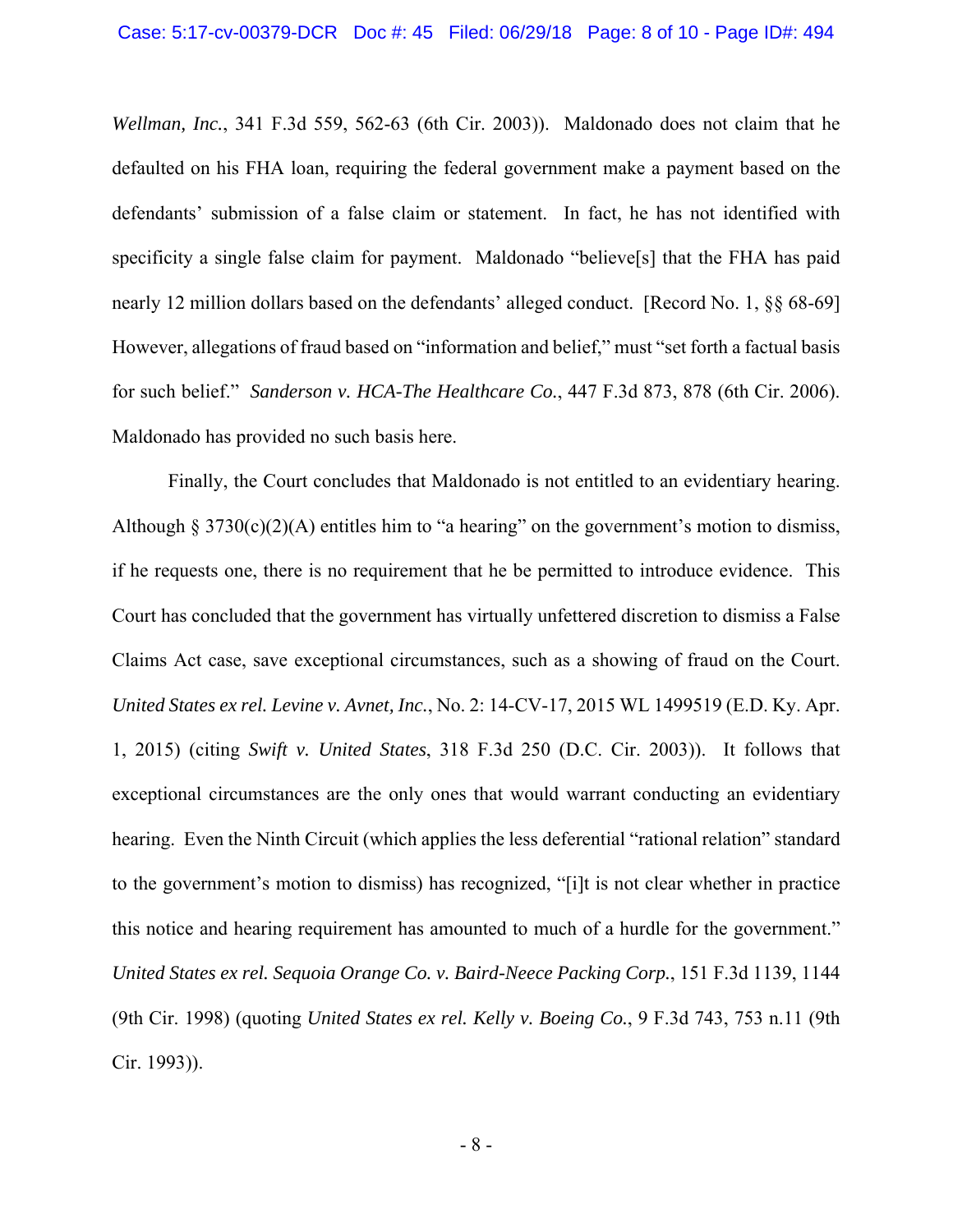### Case: 5:17-cv-00379-DCR Doc #: 45 Filed: 06/29/18 Page: 9 of 10 - Page ID#: 495

 Contrary to Maldonado's motion, he has not identified "existing evidence" that the United States has unreasonably failed to consider in electing to dismiss this action. Instead, he seeks to conduct a mini-trial on the merits, calling numerous witnesses, to *develop* evidence for the government to consider. The United States (and the defendants' attorneys) have described the government's investigatory efforts and Assistant United States Attorney reports having met with Maldonado several times. Additionally, he was afforded a hearing during which he argued in open court against the government's motion for dismissal. This is all that is required under 31 U.S.C.  $\S 3730(c)(2)(A)$ .

 Finally, Maldonado requests leave to amend his Complaint to "clarify his allegations." [Record No. 25, pp. 1, 21] Ordinarily, plaintiffs are given "at least one chance to amend the complaint" before it is dismissed with prejudice. *United States ex rel. Bledsoe v. Community Health Sys., Inc.*, 342 F.3d 634, 644 (6th Cir. 2003) (*Bledsoe I*); *United States ex rel. Armes v. Garman*, 719 F. App'x 459, 465 (6th Cir. 2017). However, Maldonado has failed to state the nature of his proposed amendments. Further, his written disclosure statement and an affidavit from his attorney suggest that he is aware of no facts that could save his Complaint from dismissal. [*See* Record Nos. 25-1; 28-3, pp. 12-15.]

### **III.**

Based on the foregoing, it is hereby

## **ORDERED** as follows:

 1. The United States' Motion to Dismiss [Record No. 23] is **GRANTED**. The Complaint is **DISMISSED**, with prejudice, to Relator Ramon Maldonado, and without prejudice to the United States.